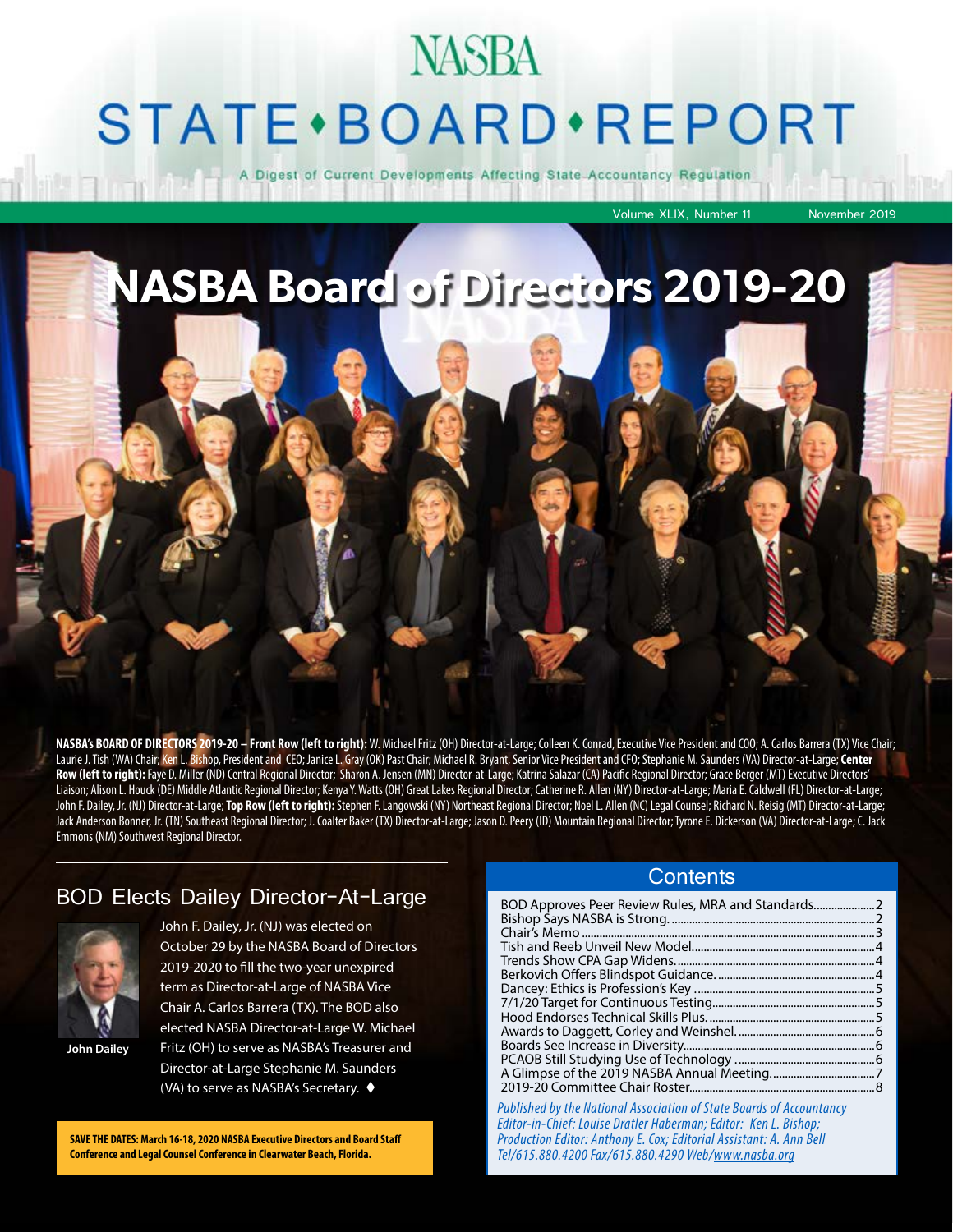#### BOD Approves Peer Review Rules, MRA and CPE Standards

New Model Rules (Article 7) for peer review and the proposed revisions to the *Statement on Standards for Continuing Professional Education Programs* as well as the NASBA Fields of Study document were approved by the NASBA Board of Directors on October 25.

The Model Rules had been exposed for comment from January through the end of June 2019. Uniform Accountancy Act Committee Chair Coalter Baker (TX) presented the Model Rules to the NASBA Board and thanked the Compliance Assurance Committee and their chair, John Dailey (NJ), for the many hours of work that went into the creation of these new Rules. The revised Rules set out definitions of peer review terms and make reference to "peer reviews," rather than "compliance assurance reviews." While the Rules automatically adopt the AICPA and State CPA societies as approved sponsors of Peer Review Programs, they allow for the approval of other organizations if they meet the standards for these programs. Based on comments received from the State Boards, the Model Rules for peer review now require that licensed firms submit change in enrollment information to the State Board as well as any grant of extension by the Peer Review Program's administering entity. The Rules also require the State Board to be informed in advance if an administrating entity is discontinued. It is now up to the State Boards to adopt the new Model Rules and enforce them in their jurisdictions.

The revised CPE Standards and Fields of Study were presented to the Board by CPE Committee Chair A. Carlos Barrera (TX), who thanked Former CPE Committee Chair Tyrone Dickerson (VA), the AICPA/NASBA CPE Standards Committee's members and staff for developing the changes through their biennial review process with the CPE Standards Working Group, representing the various stakeholders in the CPE arena.

Among the most significant revisions to the Standards were: allowing for adaptive learning self-study programs within the selfstudy standards and permitting the use of reinforcement tools in a nano learning program. The Standards are jointly published with the AICPA, and the AICPA Board will vote on them in November. Once approved by all, the revised Standards will be appended to the Uniform Accountancy Act.

Also approved at the October meeting by the NASBA Board was a mutual recognition agreement with the South African Institute of Chartered Accountants. NASBA/AICPA International Qualifications Appraisal Board Chair Sharon A. Jensen (MN) presented the MRA to the NASBA Board and characterized it as one of the "most straightforward agreements" that IQAB has developed, although the parties had been working on



**Freeman Nomvola**

it for about a decade. A letter of intent was signed at the NASBA Annual Meeting with SAICA Chief Executive Officer Freeman Nomvola and the final MRA will be signed by all parties once the AICPA votes its approval later in November. It is anticipated that the State Boards will be sent the agreement for their adoption and implementation early in January 2020, and SAICA credential holders will begin applying to take the International Qualification Examination (IQEX) early in 2020. ♦

#### Bishop Says NASBA is Strong

Despite a drop off in the number of CPA candidates, "NASBA remains strong financially, in relevance and in member participation," NASBA President and Chief Executive Officer Ken L. Bishop told the Annual Meeting, October 28-30 in the Westin Copley Place, Boston. Representatives from 54 Boards of Accountancy were present, including 129 delegates, 39 associates and 46 State Board staff members. Total attendance, including other participants, guests and staff was 434. "This has been a challenging year, but I am so proud we did achieve \$56,000,000 in net assets and were able to say 'yes' to every request for assistance by State Boards," Mr. Bishop stated. Among this year's accomplishments cited by President Bishop were:

- Signing of the mutual recognition agreement with the South African Institute of Chartered Accountants and nearing completion of a similar agreement with the Institute of Chartered Accountants of England and Wales. He noted the International Qualifications Appraisal Board is also engaged in the development of other agreements and renewals of existing agreements.
- Outsourcing of NASBA's information technology requirements.
- More than 20 Boards visited by NASBA Vice President of State Board Relations Dan Dustin.
- Hundreds of pieces of legislation tracked by NASBA Director of Legislative and Governmental Affairs John Johnson.
- Cheryl Farrar stepped into the role of Chief Sourcing and Strategy Officer upon the retirement of Ed Barnicott.
- Nearing continuous testing for the Uniform CPA Examination.
- The high quality of the Uniform CPA Examination being maintained.
- NASBA's Center for the Public Trust President Alfonzo Alexander and his staff generated more funds for the CPT's programs.

President Bishop concluded his presentation by re-emphasizing the



**President and CEO Ken Bishop presents report on year's achievements at NASBA Annual Meeting.**

importance of trusting relationships and their allowing for fruitful conversations on issues where there are disagreements. A letter had been sent to the Oregon Board of Accountancy urging them to pass a law that would allow a CPA to go "inactive" if they would not be providing attest services, essentially allowing them to perform other accounting related work including consulting, offering financial advice and preparing tax returns, including work done in firms. Such a law would not agree with the Uniform Accountancy Act's guidance to those who chose to become "CPA-Inactive," and could have resulted in significant consequences to the Board's ability to protect the public.

President Bishop asked that when Boards are considering changes in their law, they allow NASBA to review those changes and offer its legal opinion if those changes could present a threat to regulation. "We will support you [State Boards] even if we do not agree with your decision," President Bishop stated. "You are NASBA's mission and we remain mission-driven and member-focused." $\blacklozenge$ 

atalen akad kasat batal sebagai kasat batal sebagai kasat kasat kasat kasa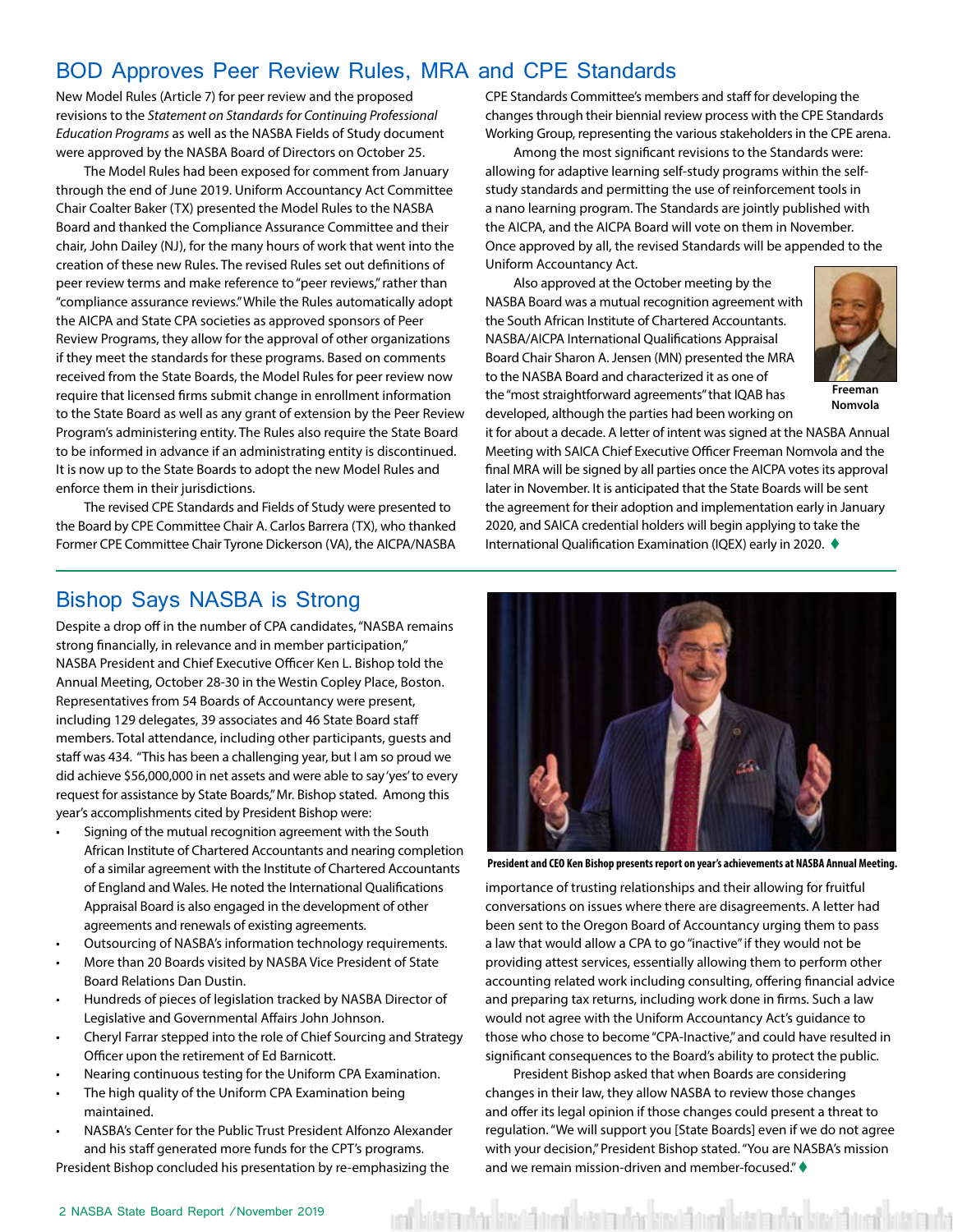# CHAIR'S MEMO

### **Stay Open**

This past year was a busy year for NASBA. We focused on revisiting the four E's (education, examination, experience and ethics), the issues surrounding NOCLAR (non-compliance with laws and regulations), staff augmentation and peer review. Many Boards across the country have been dealing with various state deregulatory proposals that threaten the regulation of the accounting profession, which in response has led NASBA to be a founding member of ARPL (the Alliance for Responsible Professional Licensing).

There is no shortage of ongoing issues facing the State Boards today. However, it became clear to me, early in my tenure as Vice Chair, that the disruptions caused by technology and the rapidly evolving methodologies in our profession, particularly in assurance, would be the center of my efforts as Chair. I am no stranger to taking on and working through controversial topics since I came of age in my journey with NASBA during the migration to the 150-hour education requirement, the computerization of the Exam, gaining interstate mobility, and serving as chair of the Uniform Accountancy Act Committee during some contentious times.



**Laurie J. Tish Chair 2019-20**

There has been a lot of discussion, consternation and controversy around what we have come to call "CPA Evolution." The five guiding principles were introduced to you in June 2019 at our Regional Meetings. I want to assure you that we listened to your feedback and we will continue to listen. We modified the fourth principle directly based upon your feedback.

Some of you have asked me: "As regulators, why are we so involved in being the gatekeepers to the profession?" Others have asked: "Shouldn't we just let it evolve naturally and let the market dictate the service providers?" You have also asked: "Why do we care if non-CPA's perform attest services; as long as there is a CPA who can sign off on the report?" All great questions!

My response is this: As regulators, our primary role is to protect the public. And to protect the public, we must address this risk of a lack of knowledge and diminishing role of CPAs. Also, there is a disconnect between the statute of protected service and the inability of some, if not most, CPAs to perform the service. Lastly, we must ensure that we have the technical ability to regulate this area of practice.

As part of our public protection mandate, we need to help safeguard the pipeline of CPAs. There has to be an adequate supply of CPAs to meet the needs of the public. A strong profession leads to enhanced public protection. And, if CPA firms become primarily comprised of non-CPAs – especially those that perform assurance services – we are at risk of losing the protected service restriction and being replaced by other professional service providers. We would then lose the ability to exercise our regulatory duties.

And finally, as regulators, we need to stay relevant. The market is already shifting. Universities across the nation have already incorporated big data, data analytics and information technology controls into their accounting curriculum. Firms – both large and small – are hiring students with technology backgrounds into their assurance departments.

As noted by the guiding principles and the CPA Evolution concepts that we shared at the Annual Meeting, we will likely need to make changes to the education and examination requirements in order to stay relevant as a profession.

- My position is that the Uniform CPA Examination has to remain rigorous, and that the education requirement must also incorporate technology as it pertains to the CPA lines of business while encompassing the accounting, auditing, tax, ethics and general business knowledge that has held our profession in good stead for more than 100 years.
- My pledge to you is to stay open to all views, to listen to your input and be available for discussions, be transparent in order to maintain your trust, and to represent NASBA and the regulators as we navigate these changes.
- My ask of you is that you stay open to all views as we develop and manage these changes together, to be part of the process by communicating with questions and suggestions, and to be transparent.

I know that working together, engaging in dialogue, and listening to each other, we will make great progress in our shared goal of keeping the CPA profession relevant, dynamic, of great value to the capital markets, and better protecting the public we serve. Just like we did with mobility, I am confident we will land in a better place.

faurieg.Jisn

*— Laurie J. Tish, CPA Chair 2019-2020*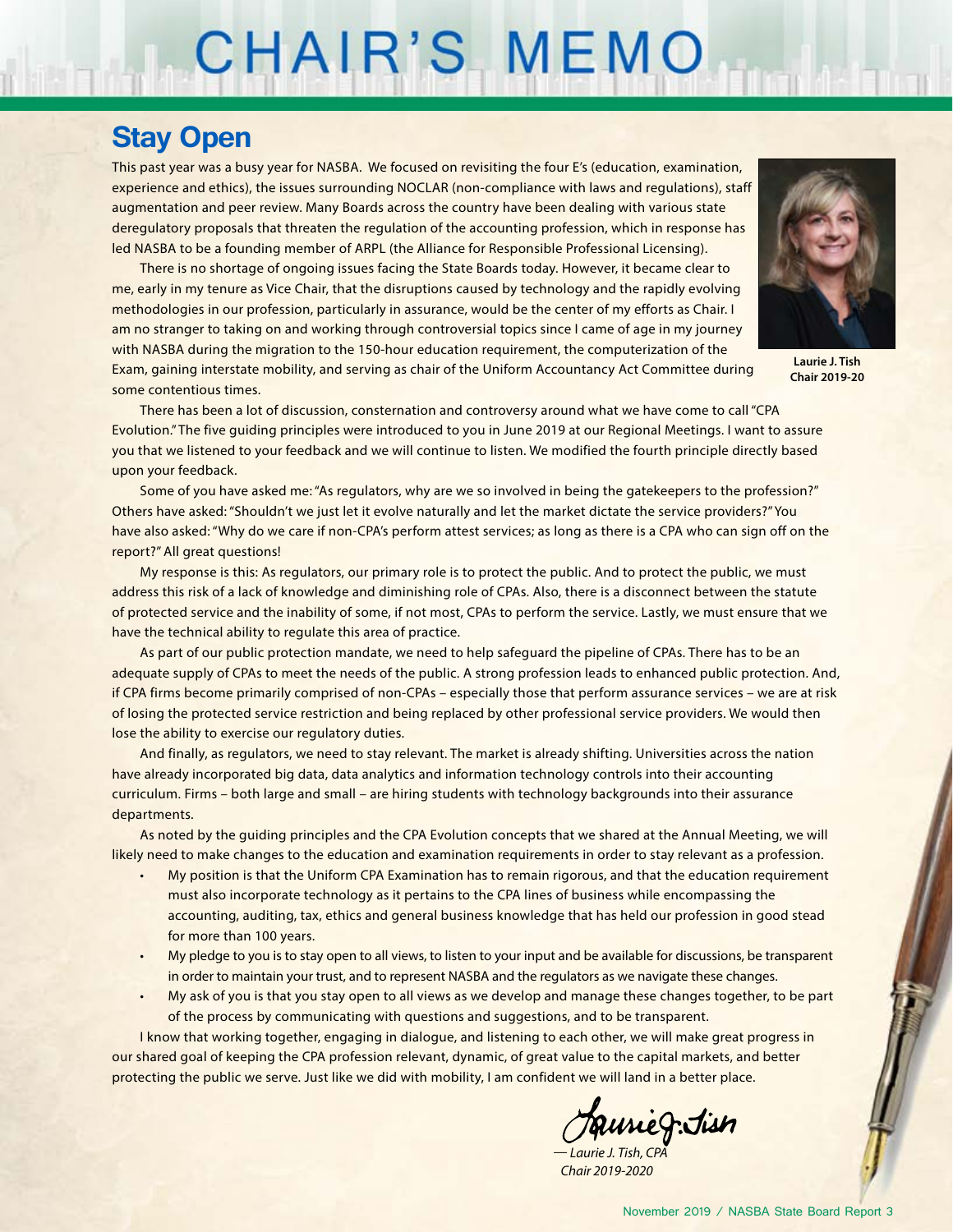#### Tish and Reeb Unveil New Model

A possible model of the Uniform CPA Examination, as envisioned by the CPA Evolution Task Force and then crafted by NASBA and AICPA leadership, was unveiled at the NASBA Annual Meeting, October 27-30 in Boston, MA. NASBA Vice Chair Laurie Tish and AICPA Chair Bill Reeb explained to the Annual Meeting audience that the model, which involves a large single core of material to be tested and then a candidate's selection of one of three areas for additional testing, is similar to the testing model used for licensing professional engineers. To assist in determining what the core should contain, State Board representatives at the Regional Breakfast Meetings on October 29 were asked to prioritize subjects to potentially be included. Vice President Tish said the goal is to finalize the testing model in summer 2020: "We can't let this take years and years." Mr. Reeb added: "This will still be three-to-four years out from getting it through the states."

In June 2019 the guiding principles for the CPA Evolution were presented at NASBA's Regional Meetings and at AICPA forums. Ms. Tish reported that besides gathering comments at the Regional Meetings, over 2,000 comments from other individuals were submitted to the Task Force. Overall the principles were supported with the exception of one sentence which some thought targeted IT people. That sentence was deleted, Ms. Tish stated.

A different solution to the Uniform CPA Examination is "needed anyway," as the body of knowledge now covered by the Exam has expanded significantly since the IRS code, accounting standards and auditing standards have multiplied. If more subjects were to be covered under the current Examination, they would have to covered



**Laurie Tish and Bill Reeb unveil a new model examination format for consideration.**

with less depth. Vice Chair Tish said she believes the model being proposed is very flexible and adaptable, but would result in one CPA license.

Mr. Reeb noted that CPA firms are currently, and will be increasingly, providing services that require technologists. He asked: "If you are regulating something where huge numbers involved in that service are not CPAs – should you be the ones regulating them at all? We want to protect the public by providing oversight on services we provide."

There are necessary steps to be taken in the regulatory environment, Ms. Tish reminded the audience. Education has to align with the core tested, but education "is not lagging behind us," she observed. The larger schools are responding to demand, as students are moving to take technology courses, Mr. Reeb noted.  $\blacklozenge$ 

#### Trends Show CPA Gap Widens

The gap between the number of new accounting graduates and new Uniform CPA Examination candidates has existed for a long time, but that gap has widened, Dr. Yvonne L. Hinson, AICPA Academicin-Residence, told the NASBA Annual Meeting. In 2018 there was a 10-year low in the number of those taking the Exam, with 76.542 new graduates and 36,827 new candidates. Referencing the *2019 Trends in the Supply of* 



**Yvonne Hinson**

*Accounting Graduates and the Demand for Public Accounting Recruits*, a study done every year for the past 49 years by the AICPA, Dr. Hinson encouraged the NASBA audience to look at the overall trends in the reporting areas, rather than viewing the report as a statement of exact values. Next year will see the 50th report, and she suggested that it contain other information pertinent to what is happening, such as the increase in on-line course enrollment and the decrease in the number of applicants from China.

For 2018 compared to 2016, the enrollment in bachelor's in accounting programs was 10 percent down, for master's was down 6 percent, and for Ph.D. programs down 23 percent. Dr. Hinson pointed out the drop in doctoral program enrollment is particularly troubling as those are the future teachers of accounting. However, universities that have made heavier technology investments or have established closer ties with a firm are seeing increases in enrollments, she pointed out.

The researchers found students are going from accounting into finance, supply chain management, marketing and business analytics. Salaries and curriculum are what moves them and accountants have lower starting salaries. The supply of accounting graduates is outstripping demand right now, as firms are going to other sources to hire. CPA firm hiring remains stable, but more of those hires are

coming from technology and are experienced, up from 20 percent nonaccounting new hires in 2016 to 31 percent in 2018. In turn, more of the accounting students are interested in non-public accounting careers.

Dr. Hinson stressed the need for students to become aware of the CPA as a profession of choice: "The profession has changed and it is not the same profession that their parents or grandparents experienced." $\blacklozenge$ 

#### Berkovich Offers Blindspot Guidance

Gaps between the actual and the expected future are what Oren Berkovich, CEO of SingularityU Canada, calls "blindspots" and he advised the Annual Meeting that when it comes to technology, we all underestimate the future. The key to successfully leading in today's environment is to "develop the



**Oren Berkovich provides insight.**

ability to purposefully choose which mindset to bring to which present or future reality."

People are tempted to go back to what they are comfortable with, but "sometimes the best leaders are the best learners," Mr. Berkovich observed. "The role that you play in the future really depends on your mindset. Every day you wake up is an intersection of capability and opportunity. There are so many reasons to opt out: You could focus on the present, or very near future, or you could choose to be engaged." $\blacklozenge$ 

kitatan kachin na birtatan kachin da ma'un birtatan kachin na birtatan k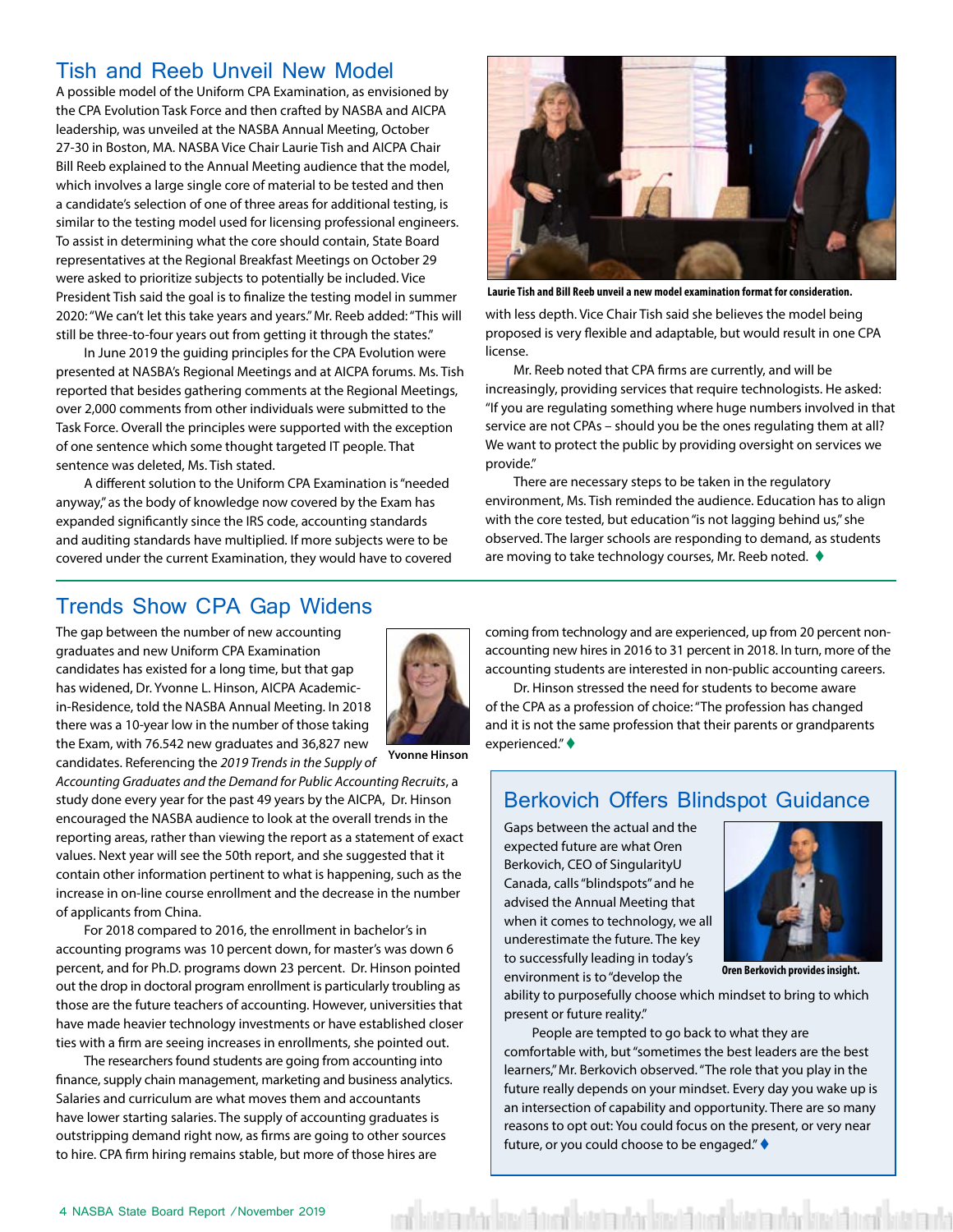#### Dancey: Ethics is Profession's Key

Business is going to demand new services to help them navigate changes and complexity, and the accounting profession is positioned to be the providers, Kevin Dancey, CEO of the International Federation of Accountants told the Annual Meeting. "Our ethical core is our only difference from other professions – it is a huge advantage and I think we can use it to get to a good place… The public's demands play to our sweet spot. We need to continue to push on our trust and ethics components."

While Mr. Dancey said he did not discount the profession's failures and scandals, he contends the profession's aggregate message is pretty positive. He believes the profession does a bad job of communicating it is doing a good job. When IFAC conducted a study of public trust across the G20 countries, if found in every country trust was the highest in professional accountants. A paper released by the



Dutch Parliament made the point that the profession has been good at doing audits but has not articulated that well. "I don't think we should be timid about the value we bring to society," he stated.

**IFAC CEO Kevin Dancey sees ethics key to profession's future.**

#### 7/1/20 Target for Continuous Testing

Fifty Accountancy Boards expect to be ready to move to continuous testing for the Uniform CPA Examination by the target date of July 1, 2020. NASBA is offering to provide legal and legislative assistance to get all 55 Boards ready by that date, NASBA Executive Vice President and COO Colleen Conrad told the Annual Meeting. She assured the Boards that NASBA is making changes to its IT system to be ready to go by that date and is working as a team with Prometric to be ready for implementation on time.

Even though the Uniform CPA Examination is updated quarterly, a big change in the Examination's content is coming as a result of the current practice analysis. Audit analytics will be in the Examination's blueprint scheduled to be exposed for comment by the end of 2019, AICPA Vice President – Examinations Michael Decker stated. The Board of Examiners has been focused on what needs to be changed and what is required for new CPAs. Their study did not assume there would be any changes in licensing requirements. The Board of Examiners is

now in the final confirmation process for the blueprint. Mr. Decker said more emphasis will be on simulations, and less on multiplechoice questions. Manipulating EXCEL is seen as an essential skill for candidates, as the firms are placing greater emphasis on Systems and Organization Controls (SOC) reports. Japan is among the other countries that have shown interest in the Examination's update process.

have that, other things will take care of themselves." $\blacklozenge$ 

Although he predicts accountants will see a shrinking listed entity market, there will be a need for information that is useful, understandable, relevant and reliable. "We need convergence around a reporting platform that gives people the information they are demanding…Integrated reporting is a huge opportunity for us," Mr. Dancey believes. The right business model is required, and he pointed to research that found a higher quality audit can be obtained from a multi-disciplinary firm (see *sbr 10/19*). "It is better to get the needed skills from inside the firm than from outside the firm," he noted, but pointed out this is a totally separate issue from what services can be

Mr. Dancey told the meeting that the profession has to embrace technology "or we die." New services will require new skill sets, but "You can only test so much information – so what is going to give?" Professional accountants in many countries are considering: "How big do we want our house to be? Who is going to be a professional accountant in the future?" IFAC is offering to share information on what is being considered internationally, Mr. Dancey said. "It is a huge

Regulators have a key role to play in ensuring audit quality, he noted, and divided regulators into those that have a "gotcha mentality" and those like the banking regulators "who have to be tough but they want that bank to succeed." He recommended the banking regulators' approach as the one needed: "Audit quality is the prize – and if we

provided for audit clients.

value to learn from each other."

The new blueprint's comment period will span from December until the end of April 2020. Ms. Conrad said NASBA will send a response that is expected to be completed early enough so that the member Boards can refer to it as they deliberate their own responses.

A tutorial session on the basics of the Uniform CPA Examination's present makeup and development was presented by Ms. Conrad and Mr. Decker just prior to the 2019 Annual Meeting. They were pleasantly surprised when more than 60 Annual Meeting attendees opted to attend the meeting.  $\blacklozenge$ 

#### Hood Endorses Technical Skills Plus

We are now in the fourth industrial revolution, according to Tom Hood, CEO of the Maryland Association of CPAs and the Business Learning Institute. Industry 1.0 began in 1784 with mechanization and the steam powered loom; Industry 2.0 with the introduction of the assembly line in 1870; Industry 3.0 in 1969 with the introduction of automation and computers; and Industry 4.0 is going on today with cyber systems, the Internet and networks. "Are CPAs going to need new skills?" Mr. Hood said, "Yes, but more than data and technology skills."

Mr. Hood explained that while machines can go deep into the production of data, they cannot go wide, connecting dots across silos. "We have to move up the value chain – and machines will not be able to do that." More important than the technology side, the number one skill area is "empathy, trust and relationships." It is necessary for the profession to transform, but it is also critical for the profession to keep the public's trust, he advised.  $\blacklozenge$ 

fend i hans ve hurdistid fend i hans ve hurdistad fend i hans ve hurdista



**Tom Hood describes the critical skills for the future CPA to succeed.**

November 2019 / NASBA State Board Report 5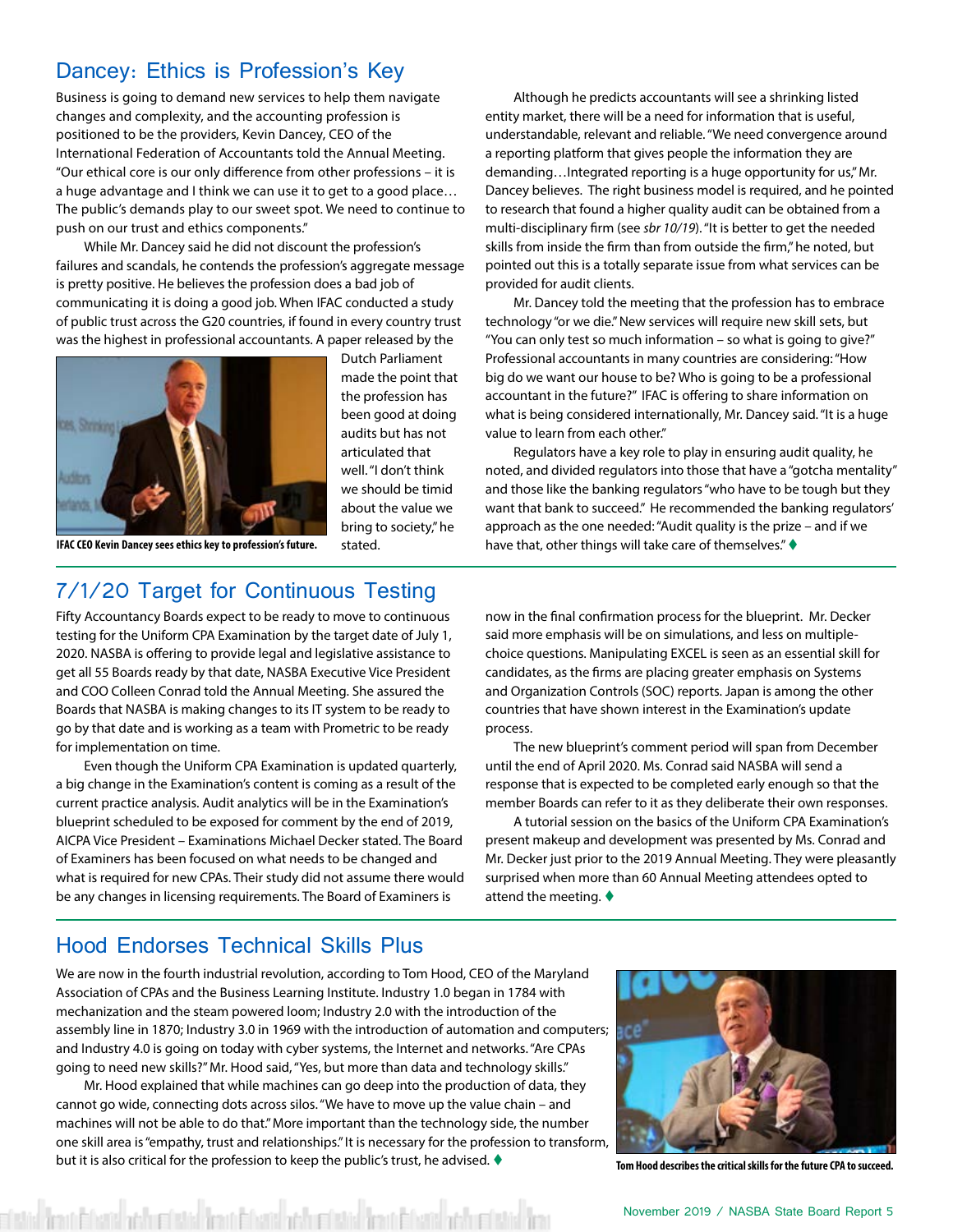#### Awards to Daggett, Corley and Weinshel

Michael T. Daggett, CPA, James Corley, CPA, and posthumously Michael Weinshel, CPA, received the 2019 NASBA awards at the Annual Business Meeting on October 29 in Boston.

Mr. Daggett, NASBA Chair 2010-2011, was presented the William H. Van Rensselaer Public Service Award by Nominations Committee Chair Telford Lodden. Having served as the chair of numerous NASBA Committees and president of the Arizona State Board of Accountancy, Mr. Daggett was credited with many of the strides made in promoting NASBA globally and bringing the Uniform CPA Examination to international candidates. He also served as chair of the NASBA Ethics Committee when it championed bringing the formal instruction of professional ethics into the CPA's education and continuing professional education requirements.

Mr. Corley, executive director of the Arkansas State Board of Public Accountancy since 2010, was presented the Lorraine P. Sachs Standard of Excellence Award by Ms. Sachs, NASBA Executive Vice President Emerita. Besides having chaired NASBA's Executive Directors Committee, he has been a leading member of NASBA's Legislative Support Committee, as well as a member of the CPA Exam Practice

#### Boards See Increase in Diversity

There has been a slow but gradual increase in the diversity of membership of the State Boards of Accountancy, according to NASBA research. NASBA Chief Ethics and Diversity Officer Alfonzo Alexander reported NASBA found 11.9 percent diversity of Board members in 2013, and in 2019 there was 14.94 percent. The percentage of men and women on the Boards remained at approximately 36 percent women and 64 percent men.

NASBA's Diversity Committee, chaired by Maria E. Caldwell

### PCAOB Still Studying Use of Technology

The Public Company Accounting Oversight Board will release standards for the use of big data and emerging technology -- but not yet. They are still in the research stage, PCAOB Chief Auditor Megan Zietsman reported to the NASBA Annual Meeting. She explained that before the PCAOB develops any standards they want to do a deep-dive assessment to have a baseline and then determine the need for guidelines: "We are focused on how the tools are being used today, and then how we respond."



**Megan Zietsman**

Many types of technology are being considered by the PCAOB including artificial intelligence, robotics, cryptocurrency, cloud computing and data analytics. The extent of their use varies among companies and auditors and the PCAOB is trying to determine if everyone "is talking about the same thing." The PCAOB is looking at its current standards to see if they are impeding technology and if concerns can be addressed through guidance.

Working with CPA firms and multiple PCAOB divisions, their study group has been looking at how firms are controlling the use of technology. They have also conducted outreach into the preparer community to see how technology is impacting internal controls as well as the preparation of financial reports.

Late in 2017 the PCAOB had an 11-member task force do an inventory of the different types of technology being used. Data analytics and artificial intelligence were where they put most of







**Michael Daggett James Corley Michael Weinshel**

Analysis Advisory Committee and the AICPA Board of Examiners.

Mr. Weinshel had served as NASBA's Northeast Regional Director (2007-2010), chair of its Enforcement Assessment and Best Practices Committee (2009-2011) and was a former member of the Connecticut State Board of Accountancy. He was co-chair of the Enforcement Manual Task Force Committee and a member of many other NASBA committees. In 2006 he was recognized as one of NASBA's "Remarkable People" because of his charitable work for soldiers stationed abroad and in 2009 was recognized with his wife, Carol, for the NASBA Center for the Public Trust's "Being a Difference" award for their Soldier Support Packages Initiative. Mr. Lodden presented the NASBA Distinguished Service Award in Mr. Weinshel's honor to Carol Weinshel and their three sons.  $\blacklozenge$ 

(FL), assisted in the collection of the State Board's demographic information. They also developed a list of jurisdictions with the most opportunity to grow diversity, and continued building relationships with accounting groups representing women and minorities.

This year to encourage others to consider State Board service, the Committee launched a video series, the Diverse BOA Member Profiles, which interviews minority State Board members about their  $careers.$   $\blacklozenge$ 

their original focus. They found many issuers were in relatively early stages of using the technology. It was being used for traditional audit procedures, rather than completely new or transformative tasks, with few using technology to enhance client experience. Data analytics was being used in auditing for risk assessment.

"Firms said they are being very careful in how they are implementing new tools," Ms. Zietsman reported. They were using private company space before rolling tools into public company practice and the national office was controlling the use of these tools. Development was going on in the larger firms. Firms told the PCAOB that its standards were not impeding their innovation of technology.

"We recognize the need for standards to evolve with technology. We also hear caution that standards must still work with the more traditional audit methods. We have been deliberate and careful in our actions," Ms. Zietsman stated. The PCAOB has continued to validate its standards, working with firms and task forces, and there is evolving information on how data analytics is being used. The activities of other regulators, such as IFIAR and IAASB, are being monitored by the PCAOB to avoid creating differences just for the sake of being different. In addition, it is following academic research and activity in this area, with the PCAOB hosting two annual events with the academic community.

This year the PCAOB is looking at cryptocurrency and blockchain, working with the AICPA and CPA Canada, Ms. Zietsman reported. As the Board continues with its studies, its priorities may shift.

"Audit firms want to be leaders in this space and to leverage

ed battle vlad land toed battle vladsad toed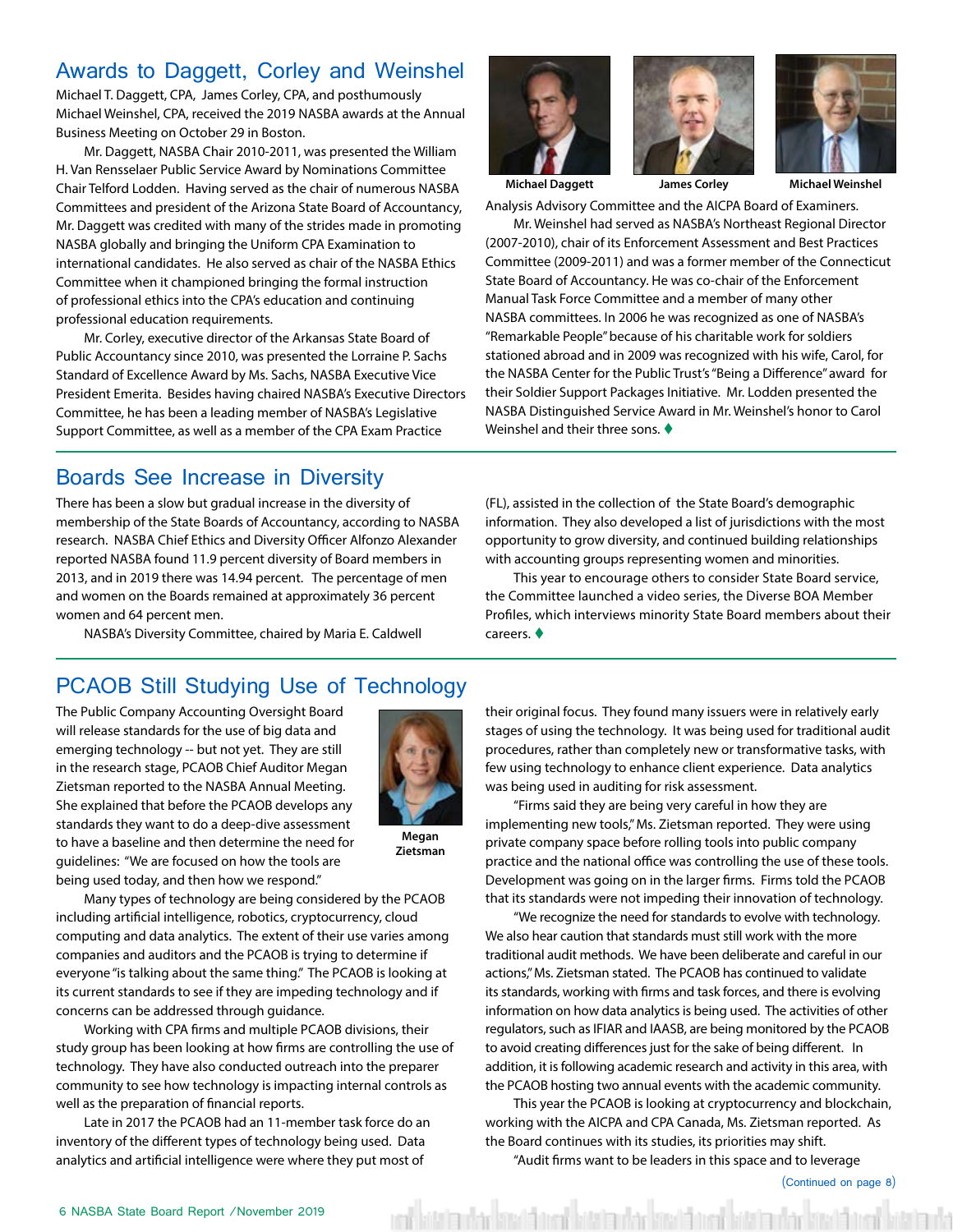#### A Glimpse of the 2019 NASBA Annual Meeting



**Chair Janice Gray receives honor from Past Chair Ted Long. 2019-20 Chair Laurie Tish is congratulated by Chair Janice Gray. Nicola Neilon (left) is thanked for her work on the NASBA BOD.**







**Signing MOU with SAICA (left to right) NASBA President & CEO Ken Bishop, AICPA VP Skip Braziel, SAICA CEO Freeman Nomvola, IQAB Chair Sharen Jensen and SAICA Director Adri Kleinhans.**





**Mike Decker and Colleen Conrad host a breakfast tutorial on all things related to the CPA Exam. MA Board Member Richard Grueter welcomes attendees at the 112th Annual Meeting in Boston, MA.**





**Alfonzo Alexander leads discussions at CPT session. Left to right: Jimmy Corley, Lorraine Sachs, Michael Daggett, Carol Weinshel and Ted Ledden. NABA Director Felicia Farrar asks a question.**